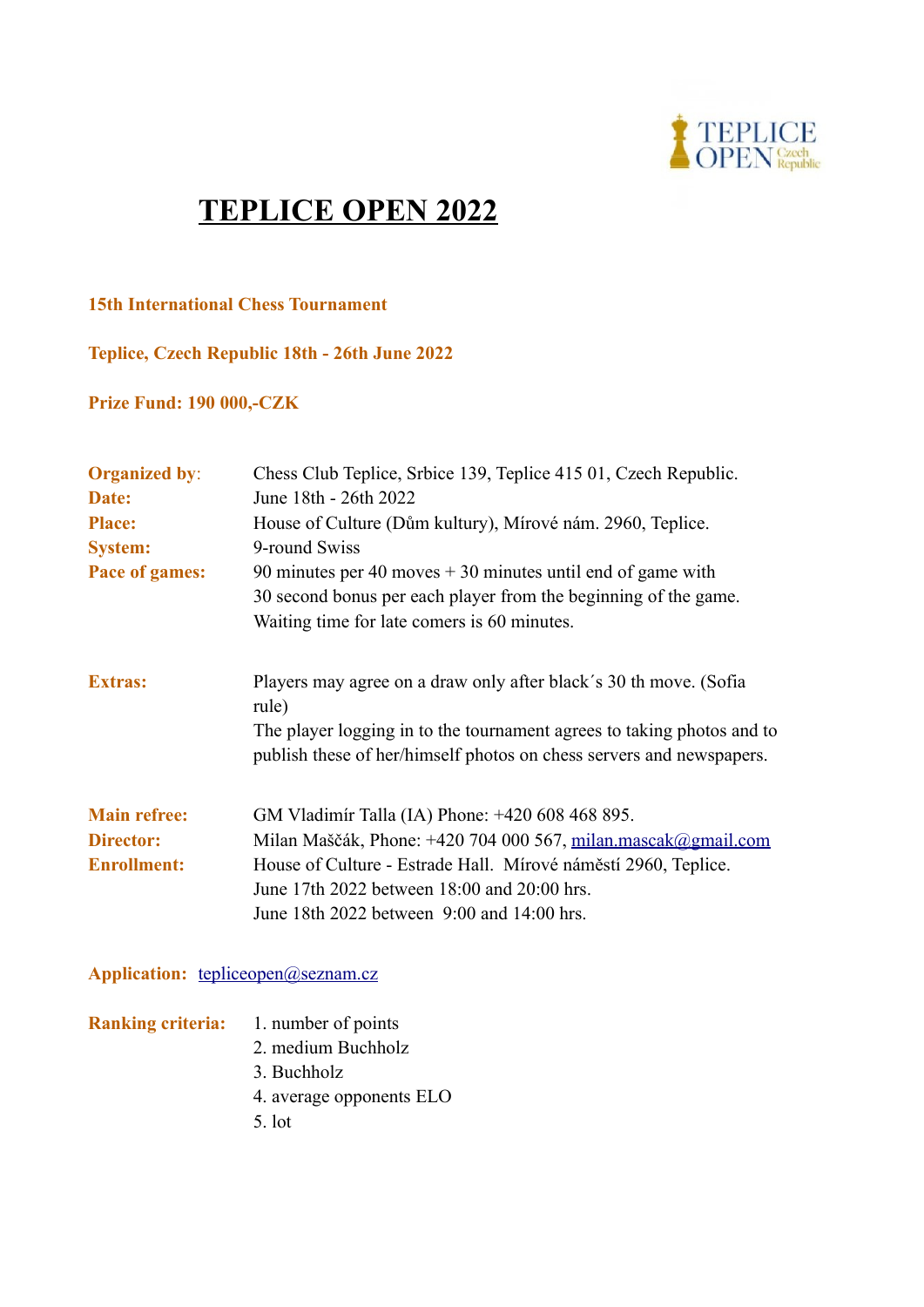#### **Admission fees: (in CZK) payable in cash as a part of enrollment. Individual conditions for a limited number of titled players. Please, contact the organizer.**

| GM, IM, WGM, WIM     | $0, -CZK$     |
|----------------------|---------------|
| FIDE ELO $2400 >$    | 800,- CZK     |
| FIDE ELO 2300 - 2399 | 900,- CZK     |
| FIDE ELO 2200 - 2299 | $1.000 - CZK$ |
| FIDE ELO 2100 - 2199 | $1.100 - CZK$ |
| FIDE ELO 1900 - 2099 | $1.200 - CZK$ |
| FIDE ELO $1899 <$    | $1.300 - CZK$ |
| no FIDE ELO          | 1.400,- $CZK$ |

Discounts (no accumulations): Disabled players - discount 50% FM, woman, player b. 1957 and older - discount 200,- CZK

## **TEPLICE OPEN 2022 - prizes**

| 1. Rank         | $cup + 50.000 - CZK$ | Woman                                  | 1. Rank $-3.500$ , $CZK$  |
|-----------------|----------------------|----------------------------------------|---------------------------|
| 2. Rank         | $cup + 35.000 - CZK$ |                                        | 2. Rank $- 2.000, - CZK$  |
| 3. Rank         | $cup + 25.000 - CZK$ |                                        | 3. Rank $- 1.500$ , $CZK$ |
| 4. Rank         | 15.000,- CZK         | Best player with $ELO < 2100$          | $1.000 - CZK$             |
| 5. Rank         | $9.000 - CZK$        | Best player without a tittle           | $1.000 - CZK$             |
| 6. Rank         | 8.000,- CZK          | Best junior (b.2004 and younger)       | $1.000 - CZK$             |
| 7. Rank         | $7.000 - CZK$        | <b>Best senior S60 (b. 1962)</b>       | $2.000 - CZK$             |
| 8. Rank         | $6.000 - CZK$        | <b>Best player from Czech Republic</b> | $3.000 - CZK$             |
| 9. Rank         | $5.000 - CZK$        | <b>Oldest player</b>                   | material award            |
| <b>10. Rank</b> | $4.000 - CZK$        | <b>Youngest player</b>                 | material award            |
| <b>11. Rank</b> | $3.000 - CZK$        | Jumper                                 | material award +          |
|                 |                      |                                        | $1.000 - CZK$             |
| <b>12. Rank</b> | $2.000 - CZK$        |                                        |                           |